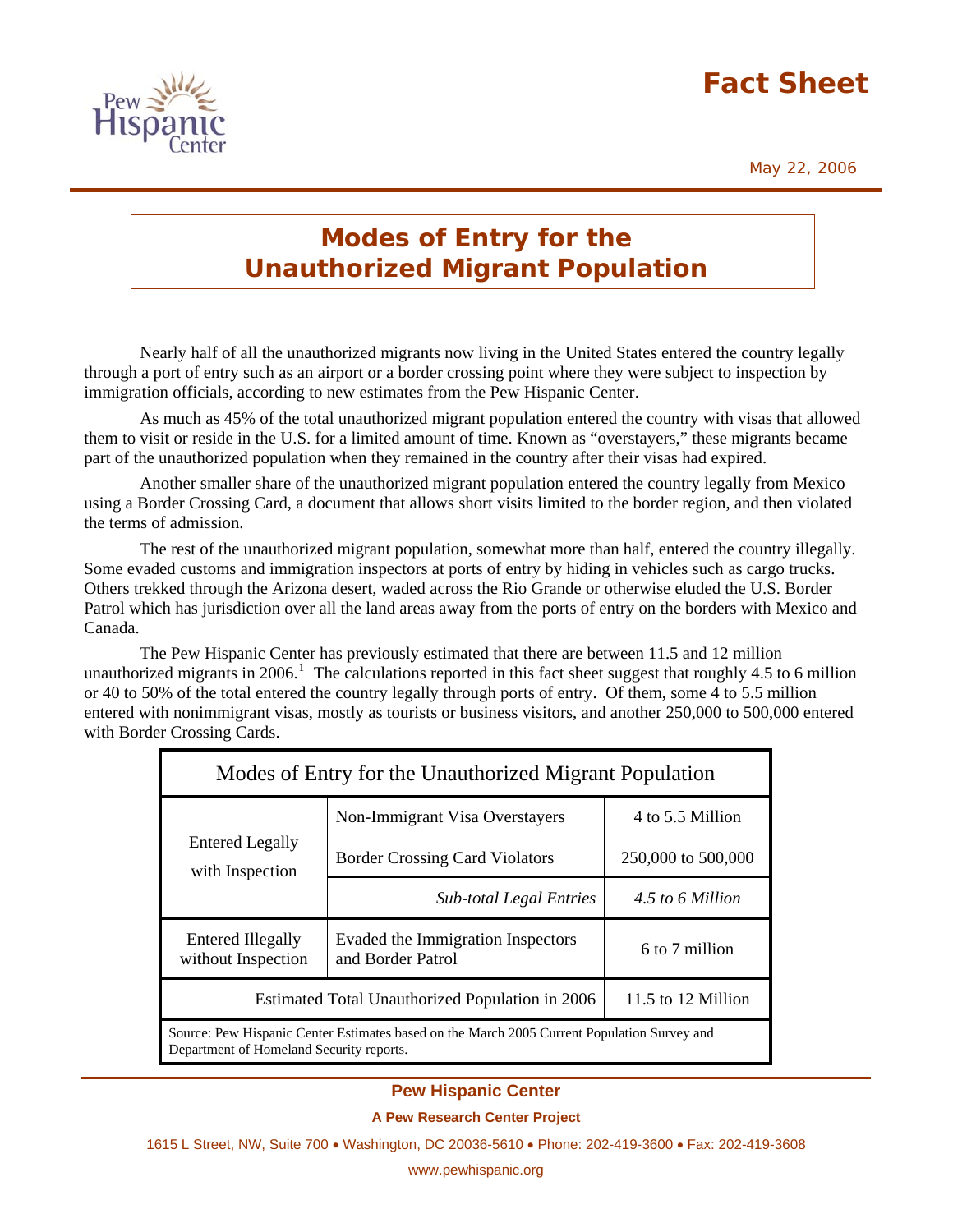#### **Modes of Entry for the Unauthorized Migrant Population 2**

A vast human traffic passes through U.S. ports of entry every year. For 2004 the Department of Homeland Security (DHS) estimated that there were 179 million nonimmigrant admissions, i.e. individual entries by foreign nationals authorized for temporary stays.<sup>[2](#page-4-1)</sup> The vast majority of them—148 million—were Canadians and Mexicans who have Border Crossing Cards that allow them to go back and forth across the border frequently for short stays, including daily commutes for work. Another 30.8 million admissions involved foreign nationals with nonimmigrant visas that authorize temporary stays for pleasure, business and study. Some of those people enter more than once in a year, and DHS estimates that 25.8 million individuals actually entered the country at least once on nonimmigrant visas.

Given the magnitude of these numbers, if only a tiny share of these legal visitors decides to stay in the country in violation of the terms of their admission, the impact on the unauthorized migrant population can be significant. The Center has previously estimated that on average there are 700,000–850,000 new unauthorized migrants arriving annually by all modes of entry. The estimates reported in this fact sheet imply that in recent years some 1 to 1.5% of foreign nationals entering the country on nonimmigrant visas have overstayed. That would be approximately 250,000 to 350,000 people added to the unauthorized population every year or roughly 35 to 45% of the annual flow. An additional number of unauthorized migrants enter the U.S. every year with a Border Crossing Card. With these additional entries, the Center estimates that the annual flow of new unauthorized migrants is almost evenly divided between those who enter legally and those who do not.

### **Estimating the Number of Visa Overstayers**

Although Congress authorized several initiatives to track foreign visitors following the 1993 World Trade Center bombing and then again after the 9/11 attacks, the U.S. government currently has no means of determining whether all the foreign nationals admitted for temporary stays actually leave the country. The most extensive of those initiatives, the U.S. Visitor and Immigrant Status Indicator Technology [\(US-VISIT](http://www.dhs.gov/dhspublic/interapp/content_multi_image/content_multi_image_0006.xml)), is currently being tested at 12 airports around the country, according to the Department of Homeland Security.<sup>[3](#page-4-1)</sup> When fully implemented, US-VISIT is supposed to provide computerized records of arrivals and departures and a means of checking the identity of the visitor with biometric data. In the meantime only hand-written forms track some foreign visitors.

Currently, most non-immigrant arrivals, i.e. foreign nationals admitted with a visa for a temporary stay, are asked to fill out a form known as an I-94 Arrival-Departure Record when they enter the country. The top half of the form is given to the immigration inspector who allows the person into the country and the bottom half is supposed to be collected on departure. A [2003 report by the U.S. Government Accountability Office](http://www.gao.gov/new.items/d0482.pdf) (GAO) found "there is no accurate list of overstays" because not all departure forms are collected and not all can be matched to arrival forms.<sup>[4](#page-4-1)</sup> In 2001, according to the GAO, 20% of I-94 arrival records had no matching departure record. Mexicans and Canadians entering the country with Border Crossing Cards are not required to complete an I-94 unless they are requesting an extended stay. In effect, the government has a pretty good idea of how many people come into the country if they fill out one of the forms, but it does not have a full count of how many leave.

 Leaving aside the security concerns, this situation poses a statistical challenge for researchers. Since there is no systematic tracking of temporary visitors, the number of people overstaying visas can only be estimated. The basis for almost all such estimates is the work of Robert Warren, a veteran demographer who was employed for many years at the U.S. Immigration and Naturalization Service, which has since been subsumed into DHS. Over the course of the 1990s Warren analyzed internal data files for I-94 arrival and departure forms and developed a methodology for estimating the size and key characteristics of the overstay population. This methodology was refined over time with revisions suggested by the GAO and academic researchers. The last time Warren applied his methodology to data gathered from the I-94 forms was in 1997, and if the full data collection and analysis effort has been repeated by anyone in the government since then, the results have not been made public.

> (Warren's 1997 report describing his methodology and findings does not appear to be readily available on the Internet and so a copy is posted accompanying this fact sheet).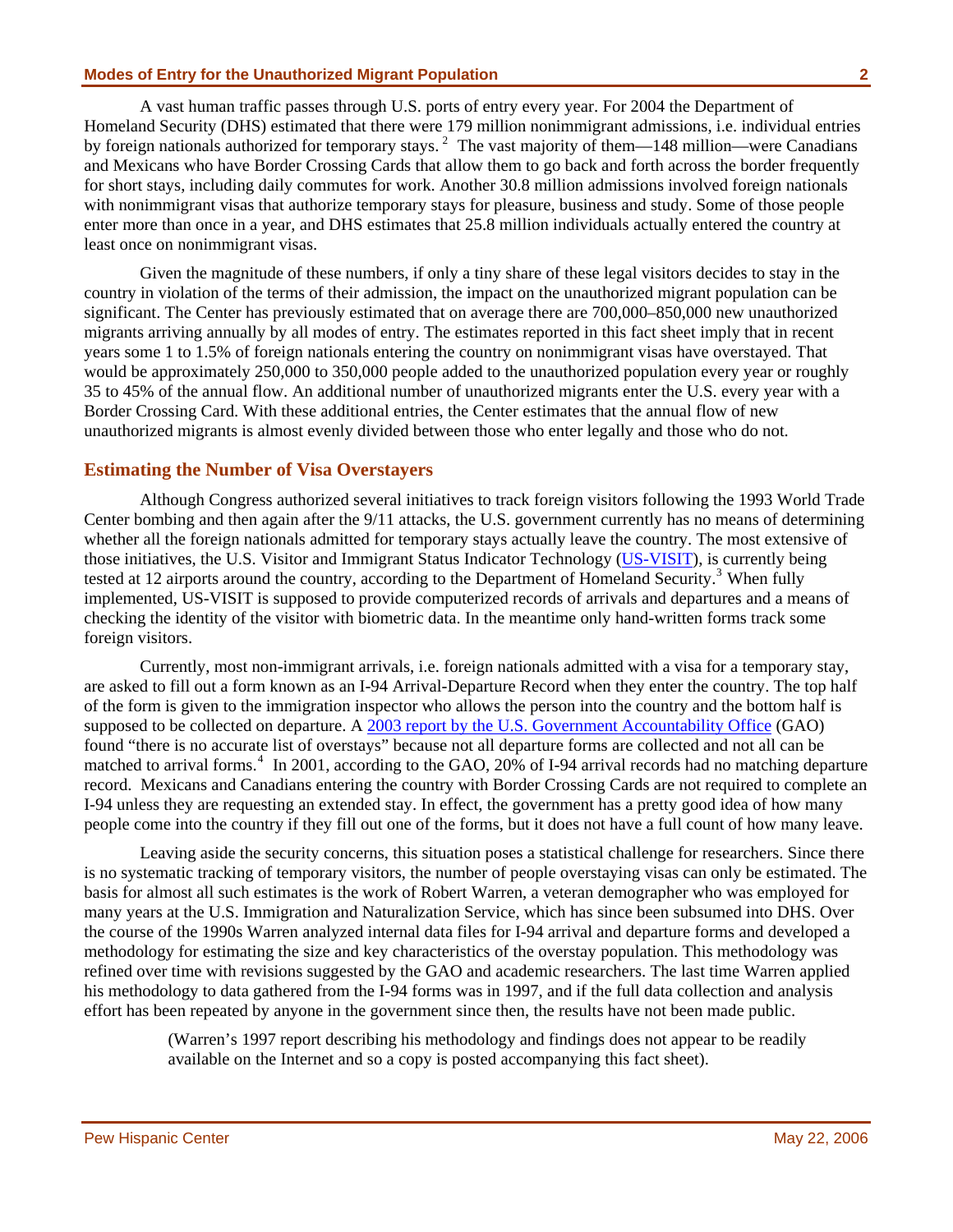Warren used the data he had available in 1997 to calculate what countries visa overstayers had come from and when they had arrived in the U.S. He then applied those calculations to his estimates of the size of the unauthorized population in 1996. He concluded that the unauthorized migrant population totaled 5 million and that 2.1 million or 41% was made up of visa overstayers. Applying Warren's 1997 findings to estimates of the unauthorized population derived from the 2000 Census, DHS estimated that 2.3 million unauthorized migrants, or one-third of the total were visa overstayers.<sup>[5](#page-4-1)</sup> The GAO report found that calculations based on alternative data sources put the percentage of overstayers in the unauthorized migrant population at 27%, 31% and 57%.

To produce the estimates of the overstay population reported here, the Center applied Warren's findings with some modifications to the Center's previously reported estimates of the unauthorized population in 2006. The estimates suggest that out of an unauthorized population of 11.5 to 12 million, some 4 to 5.5 million or between 33% and 50% are visa overstayers. (See Appendix A.)

## **Estimating Border Crossing Card Overstays**

Unfortunately, there is little hard data on which to base estimates of the number of unauthorized migrants who entered the country by using a Border Crossing Card. But, given that the traffic is so enormous—as noted above, an estimated 148 million entries in 2004—if even a minuscule share of these individuals overstayed, they would contribute significantly to the unauthorized population.

Starting in 1998, a new credit-card style document with a biometric identifier such as a fingerprint was issued for regular border crossers. Between 1998 and the 2001 deadline for the replacement of old cards, the Department of State issued more than 4 million of the new cards to Mexican nationals. These authorize visits of up to 30 days within a border zone of 25 miles along the border in California, Texas and New Mexico and 75 miles of the border in Arizona. Cardholders who want to travel further or stay longer must apply for an exception and file an I-94 form.

Cardholders can easily overstay their visits since, unlike with I-94 forms, there is no attempt to check on whether the border crossers leave. Moreover, border crossing cards have been used fraudulently by others to cross because the biometric identifiers are not checked for all border crossers or at all ports of entry. The Center estimates that 1.7% of Mexicans entering the country each year on nonimmigrant visas become unauthorized overstayers, based on Warren's data. Assuming that the rate of overstays for Mexicans holding Border Crossing Cards is similar and that this population has built up over time, produces an estimate of 250,000 to 500,000 cardholders who have become part of the unauthorized migrant population.

#### Note on Terminology:

The term "unauthorized migrant" is used in reference to the Pew Hispanic Center's estimates of the unauthorized migrant population because the statistical methodology involved in deriving the estimates requires the inclusion of some persons who have temporary permission to reside in the U.S. or whose immigration status is unresolved.

## **Appendix A. Detailed Methodology and Estimates**

Robert Warren, formerly of INS, developed methods for estimating the number of visa overstays using INS databases with matched arrival and departure forms (Warren 1990). He used these estimates in combination with others to estimate the size of the unauthorized migrant population. By doing so, he was able to estimate the "rate" of visa overstays (i.e., the proportion of arrivals who do not depart) and the share of the unauthorized migrant population consisting of nonimmigrant visa overstays. To develop our estimates, we make assumptions about the proportion of unauthorized migrants who are visa overstays based on Warren's estimates. In Warren (1997), the proportion of overstays by period of arrival and countries of birth (as of 1996) are as follows: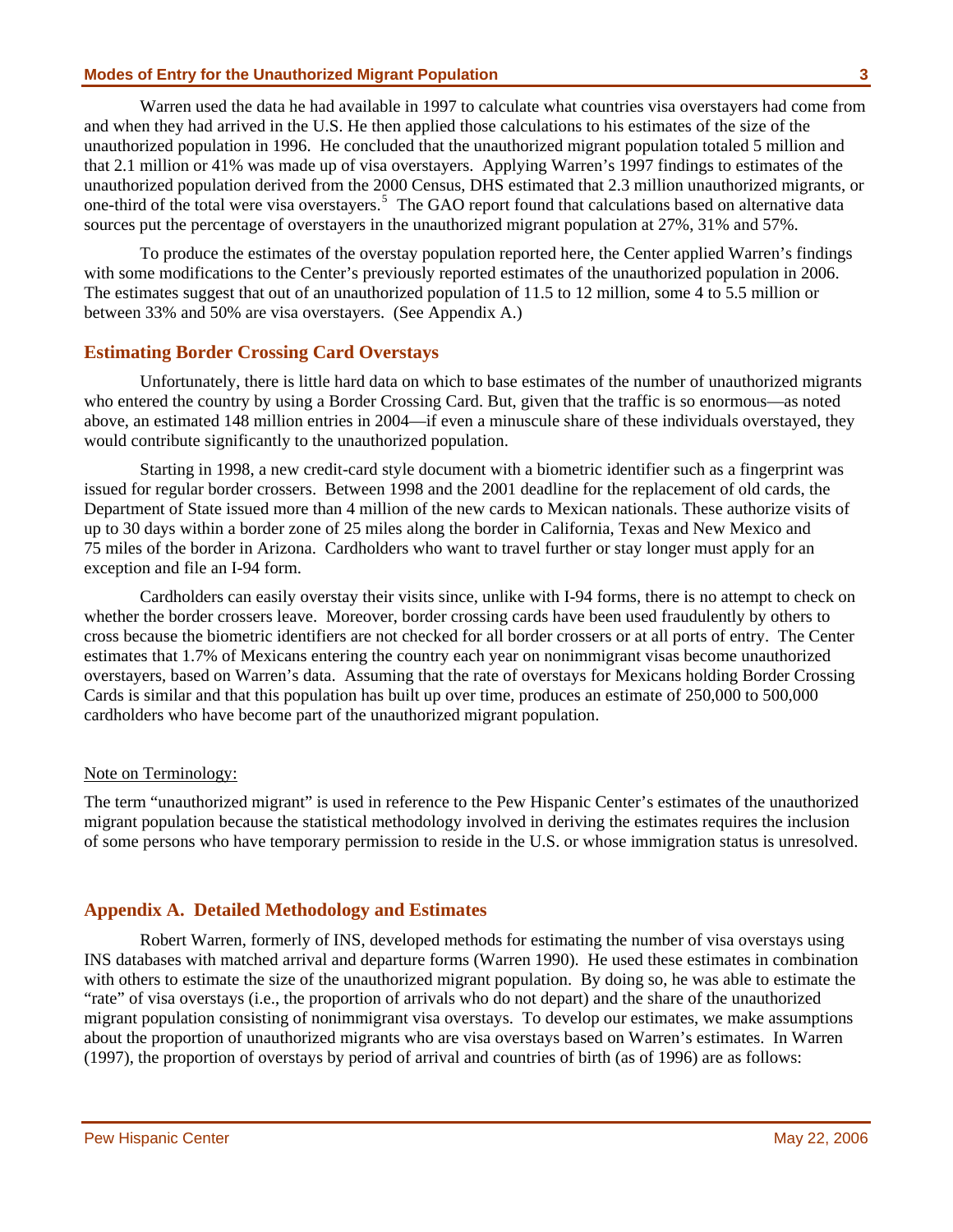#### **Modes of Entry for the Unauthorized Migrant Population 4**

| Country<br>of birth | Arrived<br>Before 1982 | Arrived<br>1982–88 | Arrived<br>1988–92 | Arrived<br>1992–96 | <b>Total</b> |
|---------------------|------------------------|--------------------|--------------------|--------------------|--------------|
| Mexico              | 14%                    | 13%                | 17%                | 18%                | 16%          |
| Central America     | 21\%                   | 20%                | 29%                | 33%                | 27%          |
| All Others          | 87%                    | 93%                | 89%                | 90%                | 91%          |

#### **Proportion of Unauthorized Migrants who are Visa Overstays, 1996:**

Warren (2003) applied these shares to his 2000 estimates to arrive at an estimate that 33% of the unauthorized migrants were overstays.<sup>[6](#page-4-1)</sup> We apply these percentages to our 2005 estimates subdivided by country of birth and period of arrival. For pre-1990 entrants in 2005, we use an average of Warren's pre-1982 and 1982-88 estimates; for 1990–97, we use Warren's percentages for 1992–96. For the 2005 migrants who arrived in 1998 ro later, we assume a 10% decrease in overstay rates for Mexicans and Central Americans and a continuation of the 90% overstay rates for other migrants.

Applying these assumptions to estimates of the unauthorized migrant population based on the March 2005 Current Population Survey yield an estimate of 4.6 million overstays among the 11.1 million unauthorized migrants living in the US in 2005 representing 41% of the total. The estimates for 2006 are based on other data for trends in the growth of the foreign born population in general and the unauthorized population in particular.

Since they were based on Warren's 1997 data, these estimates of overstays are derived without direct reference to the number of nonimmigrant arrivals in more recent years. So, as a check on the validity of the assumptions, the Center compared the estimated overstays by migrants arriving in 1998 and later with the numbers of nonimmigrant arrivals for the 1998–2004 to compute "apparent overstay percentages."

These calculations imply that 1.3% of all nonimmigrant arrivals between 1998 and 2004 resulted in overstays, and that the proportion varies by country of origin. As one would expect, the share of Mexican legal visitors who overstay is lower (1.7%) than for than of Central American (3.2%) or South American (2.4%) nationalities because it easier for Mexicans to make illegal entries and harder for them to get visitor visas. Although almost all unauthorized migrants from Europe arrive with temporary visas, the number of European overstayers is a relatively small share (less than one-half of one percent) of the very large flow of legal visitors from that region.